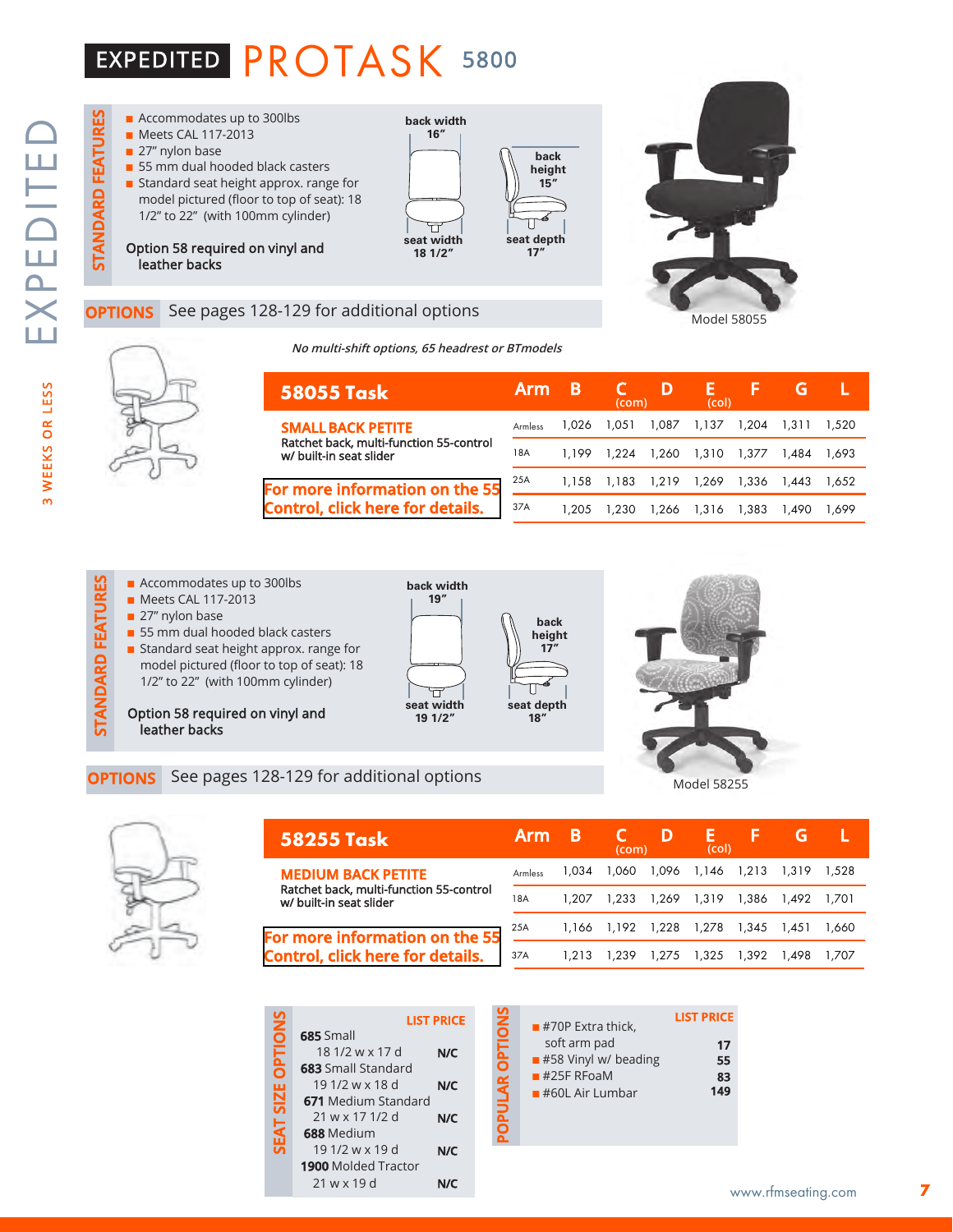## EXPEDITED PROTASK <sup>5800</sup>



### See pages 128-129 for additional options

**No multi-shift options, 65 headrest or BTmodels**



| 58455 Task                                                                | <b>Arm</b> | В     | (com) | D           | E.<br>(col) | ь     | G     |       |
|---------------------------------------------------------------------------|------------|-------|-------|-------------|-------------|-------|-------|-------|
| <b>MEDIUM BACK</b>                                                        | Armless    | 1.060 | 1.085 | 1.121       | 1.171       | 1.238 | 1.345 | 1.554 |
| Ratchet back, multi-function 55-control<br>w/ built-in seat slider        | 18A        | 1.233 | 1.258 | 1,294 1,344 |             | 1.411 | 1.518 | 1.727 |
| For more information on the 55<br><b>Control, click here for details.</b> | 25A        | 1.192 | 1.217 | 1,253       | 1,303       | 1.370 | 1.477 | 1.686 |
|                                                                           | 37A        | 1.239 | ، 264 | 1.300       | 1.350       | 1.417 | 1.524 | 1.733 |

- $\blacksquare$  Accommodates up to 300lbs **n** Meets CAL 117-2013  $\blacksquare$  27" nylon base
	- $\blacksquare$  55 mm dual hooded black casters **n** Standard seat height approx. range for
- **Example 128** Accommodates up to 300lbs<br> **OPTIONS** See pages 128-129 for additional options<br> **OPTIONS** See pages 128-129 for additional options model pictured (floor to top of seat): 18 1/2" to 22" (with 100mm cylinder)
	- Option 58 required on vinyl and leather backs





Model 58455

Model 58755



| <b>58755 Task</b>                                                  | <b>Arm</b>     | B     | (com)                   | D                 | (col) |                   |       |       |
|--------------------------------------------------------------------|----------------|-------|-------------------------|-------------------|-------|-------------------|-------|-------|
| <b>MANGERSHIGH BACK</b>                                            | <b>Armless</b> |       | 1,137 1,162 1,198 1,248 |                   |       | 1,315 1,422 1,631 |       |       |
| Ratchet back, multi-function 55-control<br>w/ built-in seat slider | 18A            | 1.310 |                         | 1.335 1.371 1.421 |       | 1.488             | 1.595 | 1.804 |
| For more information on the 55                                     | 25A            | 1.269 | 1.294                   | 1,330             | 1,380 | 1,447             | 1.554 | 1.763 |
| <b>Control, click here for details.</b>                            | 37A            | 1.316 | 1.341                   | 1.377             | 1.427 | 1.494             | 1.601 | 1.810 |

|                                            | <b>LIST PRICE</b> |
|--------------------------------------------|-------------------|
| 685 Small                                  |                   |
| 18 1/2 w x 17 d                            | N/C               |
| <b>683</b> Small Standard                  |                   |
| 19 1/2 w x 18 d                            | N/C               |
| 688 Medium                                 |                   |
| 19 1/2 w x 19 d                            | N/C               |
| 673 Large                                  |                   |
| $22$ w x 20 d                              | N/C               |
| <b>1900</b> Molded Tractor                 |                   |
| 21 w x 19 d                                |                   |
| <b>PTION</b><br><b>SIZE</b><br><b>SEAT</b> |                   |

|   | <b>LIST PRICE</b> |                | $\blacksquare$ #70P Extra thick,                    | <b>LIST PRICE</b> |
|---|-------------------|----------------|-----------------------------------------------------|-------------------|
| d | N/C               | <b>OPTIONS</b> | soft arm pad<br>$\blacksquare$ #58 Vinyl w/ beading | 17<br>55          |
|   | N/C               | PULAR          | $#25F$ RFoaM<br>$#60L$ Air Lumbar                   | 83<br>149         |
|   | N/C               |                |                                                     |                   |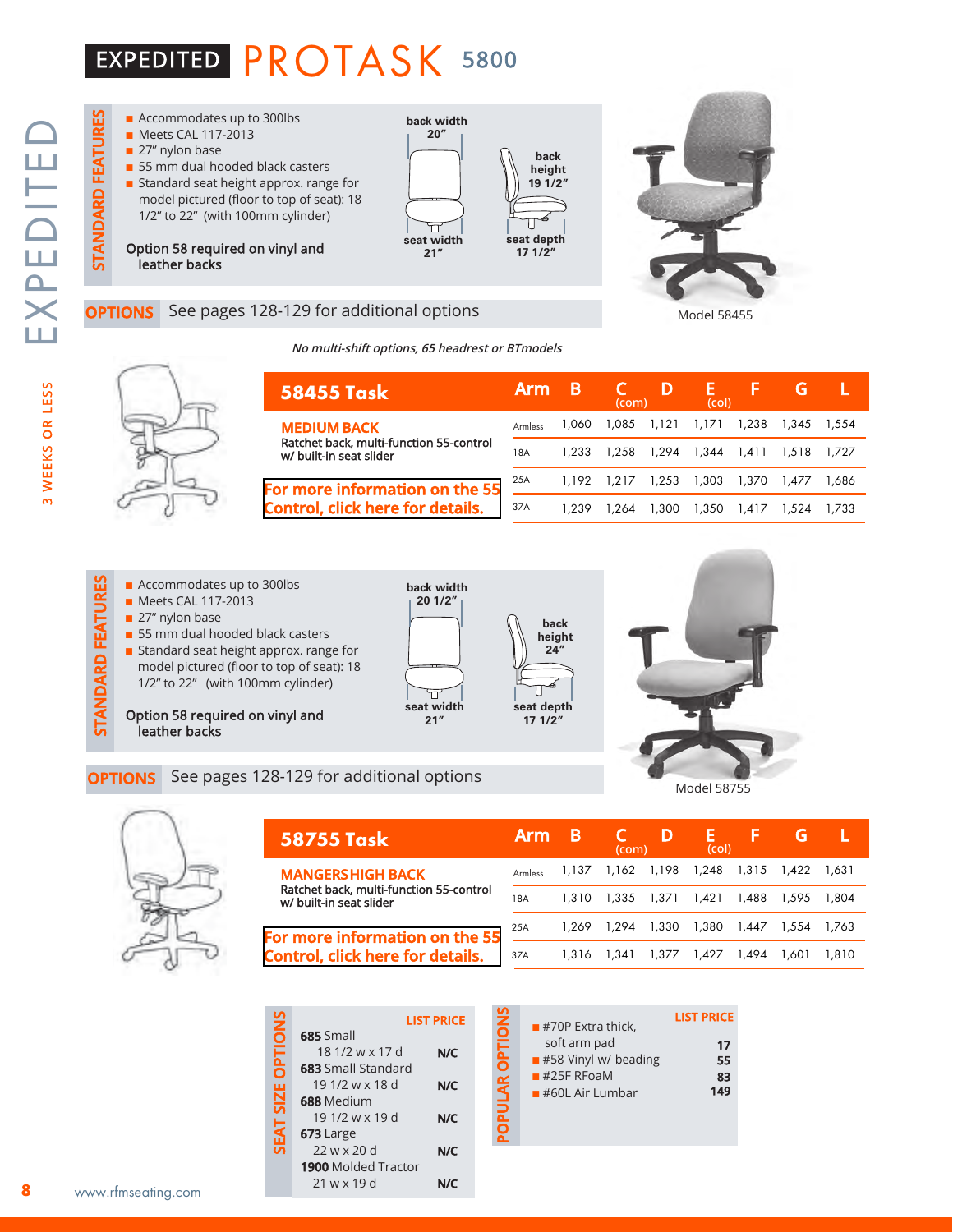

### **OPTIONS** See pages 128-129 for additional options



**01A** Fold away arm with vertical and horizontal adjustment and standard 10 pad 219

08A 3 position pivot, vertically and horizontally adjustable arm with standard 10 pad 152

23A Forward angled vertically and horizontally adjustable arm with 10 pad 160

25AVertical and horizontal adjustable "T" arm with standard 10 pad 132

37A4-way,

changed. 179



**SM** Enha back multifunction, vertical and horizontal adjustment w/pad. Pads cannot be **SEAT SIZE OPTIONS LIST PRICE SIZE OPTION** 683 Sma 19 1/2 **N/C** 671 Medium Standard **POPULAR OPTIONS** 21 w x 17 1/2 d **N/C** ō 688 Medium 군<br>0 19 1/2 w x 19 d **N/C SEAT** 673 Large

 22 w x 20 d 1900 Molded Tractor 21 w x 19 d **N/C**

**N/C**

|                                                                                      |            |       |                       |       | Model 5804                         |       |       |                                   |
|--------------------------------------------------------------------------------------|------------|-------|-----------------------|-------|------------------------------------|-------|-------|-----------------------------------|
| <b>5804 Task</b>                                                                     | <b>Arm</b> | B     | C<br>(com)            | D     | E<br>(col)                         | F     | G     | L                                 |
| <b>SMALL BACK PETITE</b><br>Multi-function 04-control w/seat slider                  | Armless    | 799   | 824                   | 860   | 910                                | 977   | 1,084 | 1,293                             |
|                                                                                      |            |       |                       |       |                                    |       |       |                                   |
| <b>5805 Task</b>                                                                     | <b>Arm</b> | B     | C<br>(com)            | D     | E<br>(col)                         | F     | G     | L                                 |
| <b>SMALL BACK PETITE</b>                                                             | Armless    | 876   | 901                   | 937   | 987                                | 1,054 | 1,161 | 1,370                             |
| Ratchet back, multi-function 05-control<br>w/seat slider                             |            |       |                       |       |                                    |       |       |                                   |
| <b>5808 Task</b>                                                                     | <b>Arm</b> | B     | C<br>(com)            | D     | Е<br>(col)                         | F     | G     | L                                 |
| <b>SMALL BACK PETITE</b><br>Ratchet back, multi-function 08-control                  | Armless    | 1,091 | 1, 1 1 7              | 1,153 | 1,202                              | 1,269 | 1,376 | 1,585                             |
| w/ built-in seat slider, knee tilt                                                   |            |       |                       |       |                                    |       |       |                                   |
|                                                                                      |            |       |                       |       |                                    |       |       |                                   |
| <b>58014 Task</b>                                                                    | <b>Arm</b> | B     | $\mathsf{C}$<br>(com) | D     | E<br>(col)                         | F     | G     | L                                 |
| <b>SMALL BACK PETITE</b>                                                             | Armless    | 876   | 901                   | 937   | 987                                | 1,054 | 1,161 | 1,370                             |
| Advanced synchro tilt control w/ built-in<br>seat slider, tilt lock and ratchet back |            |       |                       |       |                                    |       |       |                                   |
| NS580 Task                                                                           | <b>Arm</b> | B     | $\mathsf{C}$<br>(com) | D     | E<br>(col)                         | F     | G     | L                                 |
| <b>SMALL BACK PETITE</b>                                                             | Armless    | 848   | 873                   | 910   | 959                                | 1,026 | 1,133 | 1,342                             |
| Enhanced task 07-control and ratchet<br>back w/ seat slider                          |            |       |                       |       |                                    |       |       |                                   |
|                                                                                      |            |       |                       |       |                                    |       |       |                                   |
|                                                                                      |            |       |                       |       |                                    |       |       |                                   |
|                                                                                      |            |       |                       |       |                                    |       |       | *24/7 Upgrade option available on |
| <b>LIST PRICE</b><br><b>3</b> Small Standard<br>91/2wx18d<br>N/C                     |            |       |                       |       | 05, 14, and NS models.<br><u>م</u> |       |       | <b>LIST PRICE</b>                 |

 $\blacksquare$  #70P Extra thick, soft arm pad

 $#25F$  RFoaM  $\blacksquare$  #60L Air Lumbar

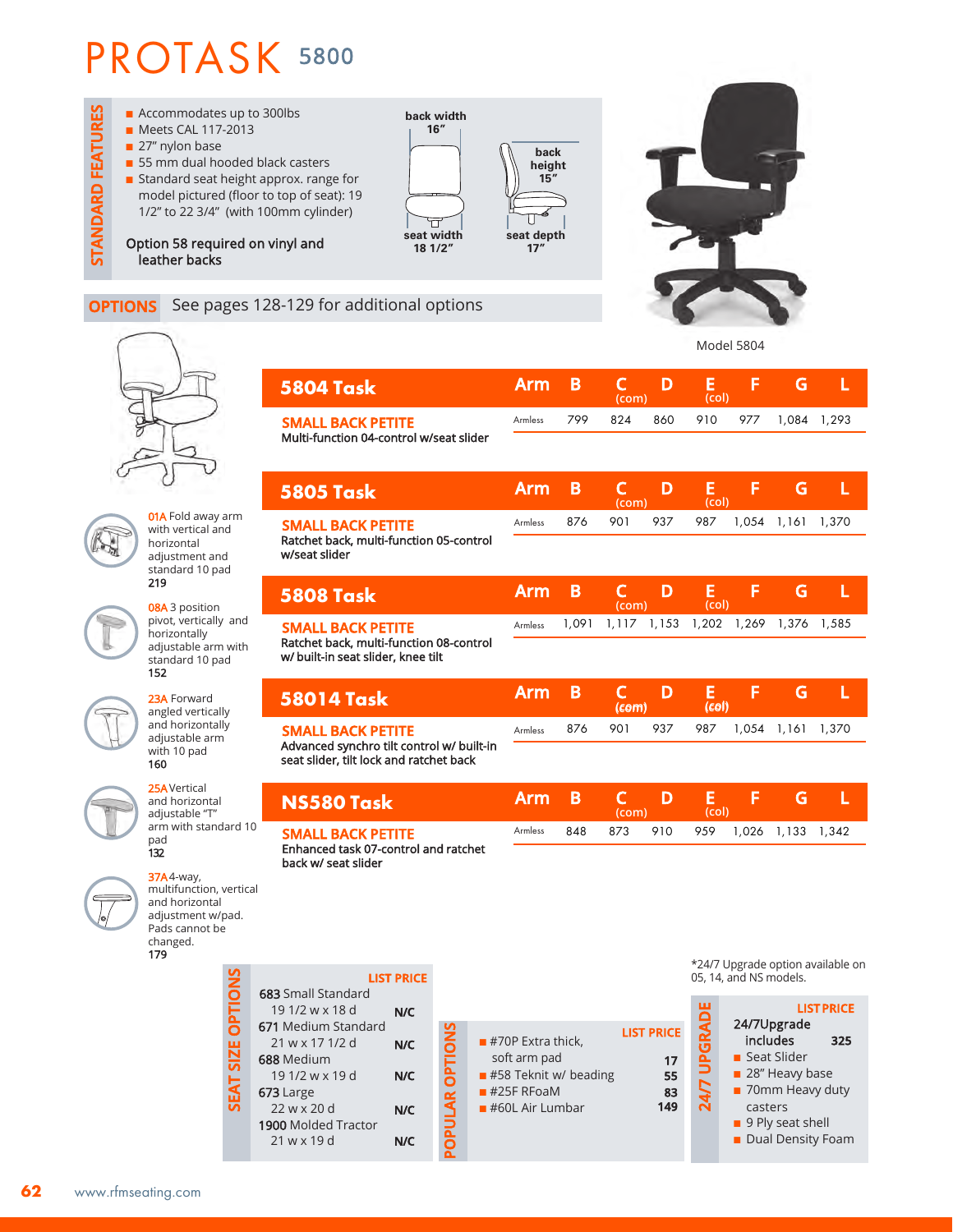

### **OPTIONS** See pages 128-129 for additional options





**01A** Fold away arm with vertical and horizontal adjustment and standard 10 pad 219

08A 3 position pivot, vertically and horizontally adjustable arm with standard 10 pad 152

23A Forward angled vertically and horizontally adjustable arm with 10 pad 160



| 25A Vertical<br>and horizontal<br>adjustable "T"                                                                    |                | NS582 Task                                                                               |                          |                 |   | Arm                                                | B |  |
|---------------------------------------------------------------------------------------------------------------------|----------------|------------------------------------------------------------------------------------------|--------------------------|-----------------|---|----------------------------------------------------|---|--|
| arm with standard 10<br>pad<br>132                                                                                  |                | <b>MEDIUM BACK PETITE</b><br>Enhanced task 07-control and ratchet<br>back w/ seat slider | Armless                  | 857             | 8 |                                                    |   |  |
| $37A4$ -way,<br>multifunction, vertical<br>and horizontal<br>adjustment w/pad.<br>Pads cannot be<br>changed.<br>179 |                |                                                                                          |                          |                 |   |                                                    |   |  |
|                                                                                                                     | <b>OPTIONS</b> | <b>685</b> Small Standard<br>18 1/2 w x 17 d                                             | <b>LIST PRICE</b><br>N/C |                 |   |                                                    |   |  |
|                                                                                                                     |                | 671 Medium Standard<br>21 w x 17 1/2 d<br>688 Medium                                     | N/C                      |                 |   | $\blacksquare$ #70P Extra thick,<br>soft arm pad   |   |  |
|                                                                                                                     | SEAT SIZE      | 19 1/2 w x 19 d<br>673 Large                                                             | N/C                      |                 |   | $\blacksquare$ #58 Teknit w/ beading<br>#25F RFoaM |   |  |
|                                                                                                                     |                | 22 w x 20 d<br><b>1900 Molded Tractor</b><br>$21$ w x 19 d                               | N/C<br>N/C               | POPULAR OPTIONS |   | $#60L$ Air Lumbar                                  |   |  |
|                                                                                                                     |                |                                                                                          |                          |                 |   |                                                    |   |  |

| 5824 Task                                                                            | Arm            | В     | C<br>(com)            | D     | Е<br>(col) | F     | G     |       |
|--------------------------------------------------------------------------------------|----------------|-------|-----------------------|-------|------------|-------|-------|-------|
| <b>MEDIUM BACK PETITE</b>                                                            | Armless        | 807   | 833                   | 869   | 919        | 986   | 1,092 | 1,301 |
| Multi-function 04-control w/seat slider                                              |                |       |                       |       |            |       |       |       |
| 5825 Task                                                                            | <b>Arm</b>     | B     | $\mathsf{C}$<br>(com) | D     | E<br>(col) | F     | G     |       |
| <b>MEDIUM BACK PETITE</b>                                                            | Armless        | 884   | 910                   | 946   | 996        | 1,063 | 1,169 | 1,378 |
| Ratchet back, multi-function 05-control<br>w/seat slider                             |                |       |                       |       |            |       |       |       |
| <b>5828 Task</b>                                                                     | <b>Arm</b>     | B     | C<br>(com)            | D     | Е<br>(col) | F     | G     | L     |
| <b>MEDIUM BACK PETITE</b>                                                            | Armless        | 1,100 | 1,125                 | 1,162 | 1,211      | 1,278 | 1,385 | 1,594 |
| Ratchet back, multi-function 08-control<br>w/built-in seat slider, knee tilt         |                |       |                       |       |            |       |       |       |
| 58214 Task                                                                           | <b>Arm</b>     | B     | $\mathsf{C}$<br>(com) | D     | E<br>(col) | F     | G     | L     |
| <b>MEDIUM BACK PETITE</b>                                                            | Armless        | 884   | 910                   | 946   | 996        | 1,063 | 1,169 | 1,378 |
| Advanced synchro tilt control w/ built-in<br>seat slider, tilt lock and ratchet back |                |       |                       |       |            |       |       |       |
| NS582 Task                                                                           | <b>Arm</b>     | B     | $\mathsf{C}$<br>(com) | D     | E<br>(col) | F     | G     |       |
| <b>MEDIUM BACK PETITE</b>                                                            | <b>Armless</b> | 857   | 882                   | 919   | 968        | 1,035 | 1,142 | 1,351 |
| Enhanced task 07-control and ratchet<br>back w/ seat slider                          |                |       |                       |       |            |       |       |       |

\*24/7 Upgrade option available on 05, 14, and NS models.

| <b>LIST PRICE</b><br>17<br>55<br>83<br>149 | <b>UPGRAD</b><br><b>Z4/7</b> | <b>LIST PRICE</b><br>24/7Upgrade<br>includes<br>325<br>■ Seat Slider<br>28" Heavy base<br>70mm Heavy duty<br>casters<br>9 Ply seat shell<br>Dual Density Foam |
|--------------------------------------------|------------------------------|---------------------------------------------------------------------------------------------------------------------------------------------------------------|
|--------------------------------------------|------------------------------|---------------------------------------------------------------------------------------------------------------------------------------------------------------|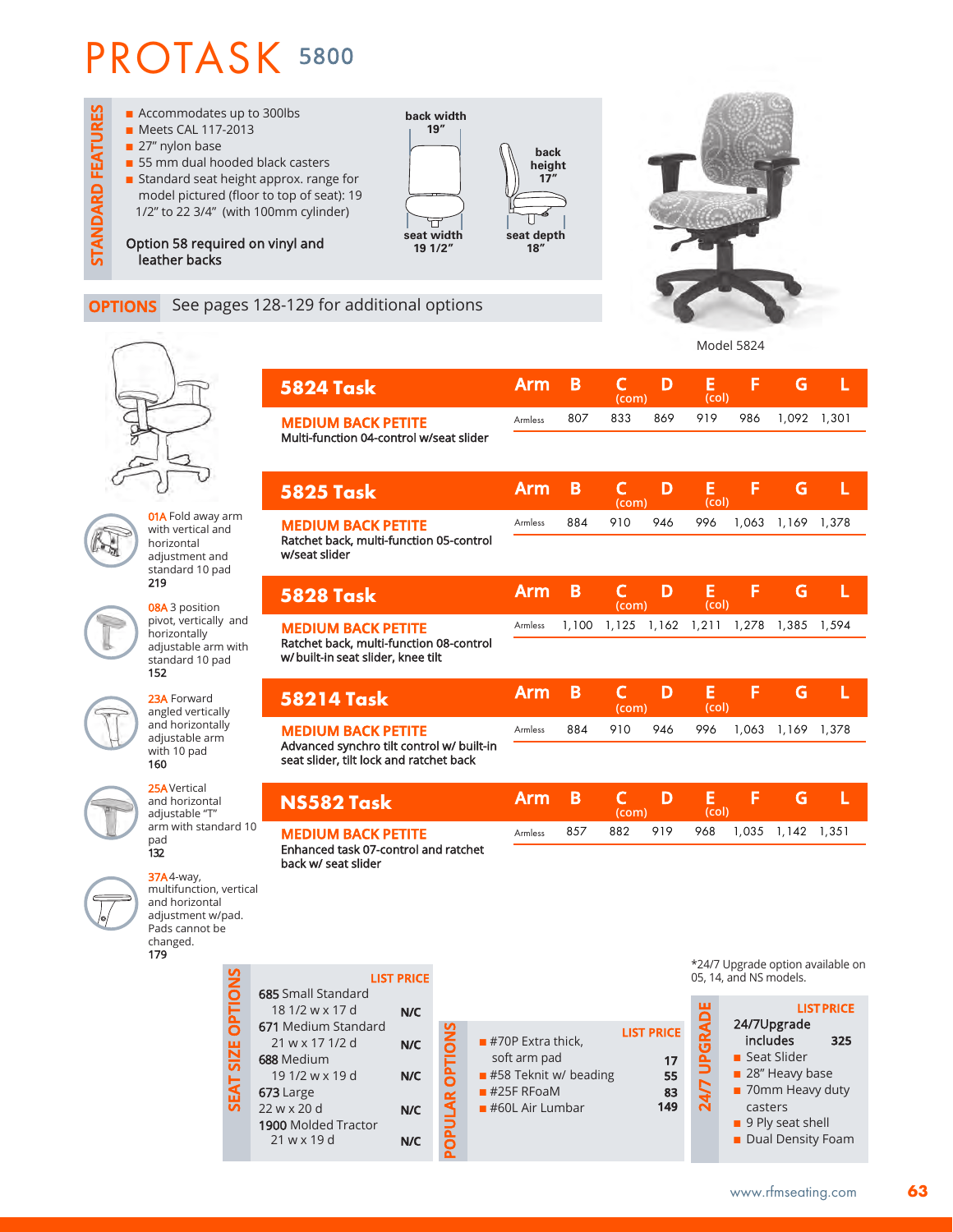

### **OPTIONS** See pages 128-129 for additional options



**01A** Fold away arm with vertical and horizontal adjustment and standard 10 pad 219

08A 3 position pivot, vertically and horizontally adjustable arm with standard 10 pad 152

23A Forward angled vertically and horizontally adjustable arm with 10 pad 160

25AVertical and horizontal adjustable "T" arm with standard 10 pad 132



179

multifunction, vertical and horizontal adjustment w/pad. Pads cannot be changed. **SEAT SIZE OPTIONS SEAT SIZE OPTIONS** 685 Small

| <b>685</b> Small           |     |
|----------------------------|-----|
| 18 1/2 w x 17 d            | N/C |
| <b>683</b> Small Standard  |     |
| 19 1/2 w x 18 d            | N/C |
| 688 Medium                 |     |
| 19 1/2 w x 19 d            | N/C |
| 673 Large                  |     |
| 22 w x 20 d                | N/C |
| <b>1900 Molded Tractor</b> |     |
| 21 w x 19 d                |     |
|                            |     |

| 5844 Task                                                       | <b>Arm</b>     | B     | C<br>(com) | D     | E<br>(col) | F     | G     |       |
|-----------------------------------------------------------------|----------------|-------|------------|-------|------------|-------|-------|-------|
| <b>MEDIUM BACK</b>                                              | Armless        | 833   | 858        | 894   | 944        | 1,011 | 1,118 | 1,327 |
| Multi-function 04-control w/seat slider                         |                |       |            |       |            |       |       |       |
| <b>5845 Task</b>                                                | Arm            | B     | C<br>(com) | D     | E<br>(col) | F     | G     | L     |
| <b>MEDIUM BACK</b><br>Ratchet back, multi-function 05-control   | <b>Armless</b> | 910   | 935        | 971   | 1,021      | 1,088 | 1,195 | 1,404 |
| w/seat slider                                                   |                |       |            |       |            |       |       |       |
| 5848 Task                                                       | <b>Arm</b>     | B     | C<br>(com) | D     | E<br>(col) | F     | G     | L     |
| <b>MEDIUM BACK</b><br>Ratchet back, multi-function 08-control   | Armless        | 1,125 | 1,151      | 1,187 | 1,236      | 1,304 | 1,410 | 1,619 |
| w/ built-in seat slider, knee tilt                              |                |       |            |       |            |       |       |       |
| 58414 Task                                                      | <b>Arm</b>     | B     | C<br>(com) | D     | E<br>(col) | F     | G     | L     |
| <b>MEDIUM BACK</b><br>Advanced synchro tilt control w/ built-in | <b>Armless</b> | 910   | 935        | 971   | 1,021      | 1,088 | 1,195 | 1,404 |
| seat slider, tilt lock and ratchet back                         |                |       |            |       |            |       |       |       |
| NS584 Task                                                      | <b>Arm</b>     | B     | C<br>(com) | D     | Е<br>(col) | F     | G     | L     |
| <b>MEDIUM BACK</b><br>Enhanced task 07-control and ratchet      | Armless        | 882   | 908        | 944   | 993        | 1,060 | 1,167 | 1,376 |
| back w/ seat slider                                             |                |       |            |       |            |       |       |       |
|                                                                 |                |       |            |       |            |       |       |       |

**LIST** 

|                                          | <b>LIST PRICE</b> |                        |                                                      |
|------------------------------------------|-------------------|------------------------|------------------------------------------------------|
| Small<br>18 1/2 w x 17 d                 | N/C               |                        |                                                      |
| Small Standard<br>1/2 w x 18 d<br>Medium | N/C               | <b>POPULAR OPTIONS</b> | $\blacksquare$ #70P Extra thick,<br>soft arm pad     |
| ) 1/2 w x 19 d<br>Large                  | N/C               |                        | $\blacksquare$ #58 Teknit w/ beading<br>$#25F$ RFoaM |
| 2 w x 20 d<br><b>O</b> Molded Tractor    | N/C               |                        | $\blacksquare$ #60L Air Lumbar                       |
| l w x 19 d                               | N/C               |                        |                                                      |

\*24/7 Upgrade option available on 05, 14, and NS models.

|              |                    | <b>LIST PRICE</b> |
|--------------|--------------------|-------------------|
| <b>PRICE</b> | <b>CIRAND</b>      | 24/7Upgrade       |
|              |                    | includes<br>325   |
| 17           | $\mathbf{\hat{5}}$ | Seat Slider       |
| 55           |                    | 28" Heavy base    |
| 83           | 24.7               | 70mm Heavy duty   |
| 149          |                    | casters           |
|              |                    | 9 Ply seat shell  |
|              |                    | Dual Density Foam |
|              |                    |                   |

Model 5844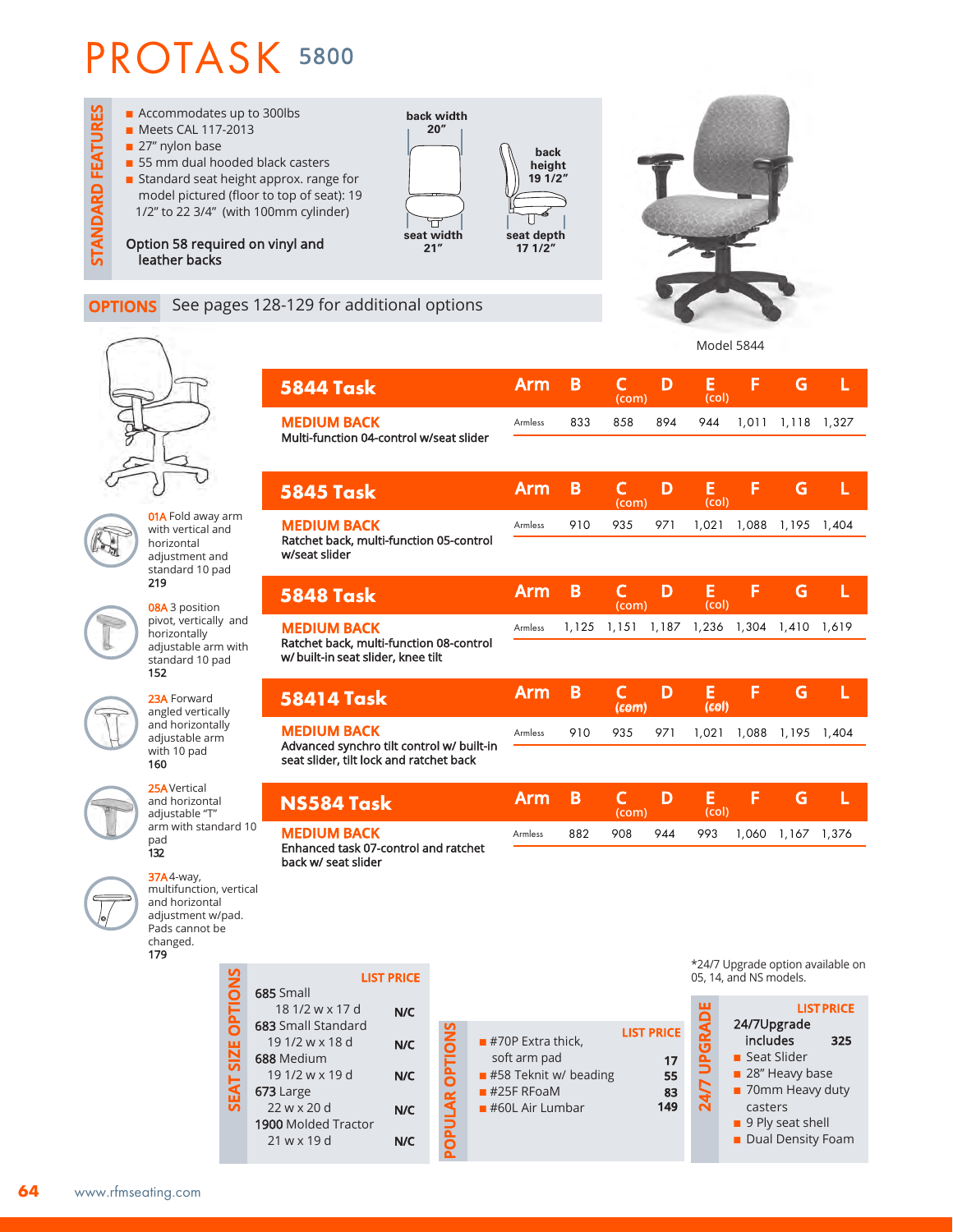

### **OPTIONS** See pages 128-129 for additional options

**SEAT SIZE OPTIONS**

SEAT SIZE OPTION





**01A** Fold away arm with vertical and horizontal adjustment and standard 10 pad 219

08A 3 position pivot, vertically and horizontally adjustable arm with standard 10 pad 152

23A Forward angled vertically and horizontally adjustable arm with 10 pad 160

25AVertical and horizontal adjustable "T" arm with standard 10 pad 132



37A4-way, multifunction, vertical and horizontal adjustment w/pad. Pads cannot be changed. 179

|    | <b>5874 Task</b>                                                       |     |                       | <b>Arm</b>                                       | B     | $\mathsf{C}$<br>(com) | D                 | E<br>(col)             | F                         | G                                   | L                                 |
|----|------------------------------------------------------------------------|-----|-----------------------|--------------------------------------------------|-------|-----------------------|-------------------|------------------------|---------------------------|-------------------------------------|-----------------------------------|
|    | <b>MANAGERS HIGH BACK</b><br>Multi-function 04-control w/ seat slider  |     |                       | Armless                                          | 910   | 935                   | 971               | 1,021                  | 1,088                     | 1,195                               | 1,404                             |
|    |                                                                        |     |                       |                                                  |       |                       |                   |                        |                           |                                     |                                   |
|    | <b>5875 Task</b>                                                       |     |                       | <b>Arm</b>                                       | B     | C<br>(com)            | D                 | Е<br>(col)             | F                         | G                                   | L                                 |
|    | <b>MANAGERS HIGH BACK</b><br>Ratchet back, multi-function 05-control   |     |                       | Armless                                          | 987   | 1,012                 | 1,048             | 1,098                  | 1,165                     | 1,272                               | 1.481                             |
|    | w/seat slider                                                          |     |                       |                                                  |       |                       |                   |                        |                           |                                     |                                   |
|    | <b>5878 Task</b>                                                       |     |                       | <b>Arm</b>                                       | B     | C<br>(com)            | D                 | E<br>(col)             | F                         | G                                   | L                                 |
|    | <b>MANAGERS HIGH BACK</b><br>Ratchet back, multi-function 08-control   |     |                       | <b>Armless</b>                                   | 1,202 | 1,228                 | 1,264             | 1,313                  | 1,381                     | 1,487                               | 1,696                             |
|    | w/ built-in seat slider, knee tilt                                     |     |                       |                                                  |       |                       |                   |                        |                           |                                     |                                   |
|    | <b>58714 Task</b>                                                      |     |                       | <b>Arm</b>                                       | B     | $\mathsf{C}$<br>(com) | D                 | E<br>(col)             | F                         | G                                   | L                                 |
|    | <b>MANAGERS HIGH BACK</b><br>Advanced synchro tilt control w/ built-in |     |                       | Armless                                          | 987   | 1,012                 | 1,048             | 1,098                  | 1,165                     | 1,272                               | 1.481                             |
|    | seat slider, tilt lock and ratchet back                                |     |                       |                                                  |       |                       |                   |                        |                           |                                     |                                   |
|    | NS587 Task                                                             |     |                       | <b>Arm</b>                                       | B     | $\mathsf{C}$<br>(com) | D                 | $\frac{E}{(col)}$      | F                         | G                                   | L                                 |
| C  | <b>MANAGERS HIGH BACK</b><br>Enhanced task 07-control and ratchet      |     |                       | Armless                                          | 959   | 985                   | 1,021             | 1,070                  | 1,137                     | 1,244                               | 1,453                             |
|    | back w/ seat slider                                                    |     |                       |                                                  |       |                       |                   |                        |                           |                                     |                                   |
| эI |                                                                        |     |                       |                                                  |       |                       |                   |                        |                           |                                     |                                   |
|    |                                                                        |     |                       |                                                  |       |                       |                   |                        |                           |                                     |                                   |
|    | <b>LIST PRICE</b>                                                      |     |                       |                                                  |       |                       |                   | 05, 14, and NS models. |                           |                                     | *24/7 Upgrade option available on |
|    | 685 Small<br>18 1/2 w x 17 d<br>683 Small Standard                     | N/C |                       |                                                  |       |                       |                   | ш                      | 24/7Upgrade               |                                     | <b>LIST PRICE</b>                 |
|    | 19 1/2 w x 18 d<br>688 Medium                                          | N/C |                       | $\blacksquare$ #70P Extra thick,<br>soft arm pad |       |                       | <b>LIST PRICE</b> | <b>24/7 UPGRAD</b>     | includes<br>■ Seat Slider |                                     | 325                               |
|    | 191/2wx19d<br>673 Large                                                | N/C | <b>POPULAR OPTION</b> | #58 Teknit w/ beading<br>$#25F$ RFoaM            |       |                       | 17<br>55<br>83    |                        |                           | 28" Heavy base<br>■ 70mm Heavy duty |                                   |
|    | 22 w x 20 d<br>1900 Molded Tractor                                     | N/C |                       | $#60L$ Air Lumbar                                |       |                       | 149               |                        | casters                   | 9 Ply seat shell                    |                                   |
|    | 21 w x 19 d                                                            | N/C |                       |                                                  |       |                       |                   |                        |                           | Dual Density Foam                   |                                   |

- soft arm pad ■ #58 Teknit w/ beading  $#25F$  RFoaM
- $\blacksquare$  #60L Air Lumbar

| <b>RICE</b> | រ | <b>LIST PRICE</b><br>24/7Upgrade |  |
|-------------|---|----------------------------------|--|
|             | G | includes<br>325                  |  |
| 17          | Ê | Seat Slider                      |  |
| 55          |   | 28" Heavy base                   |  |
| 83<br>149   | 4 | 70mm Heavy duty                  |  |
|             |   | casters<br>9 Ply seat shell      |  |
|             |   | Dual Density Foam                |  |
|             |   |                                  |  |

**65**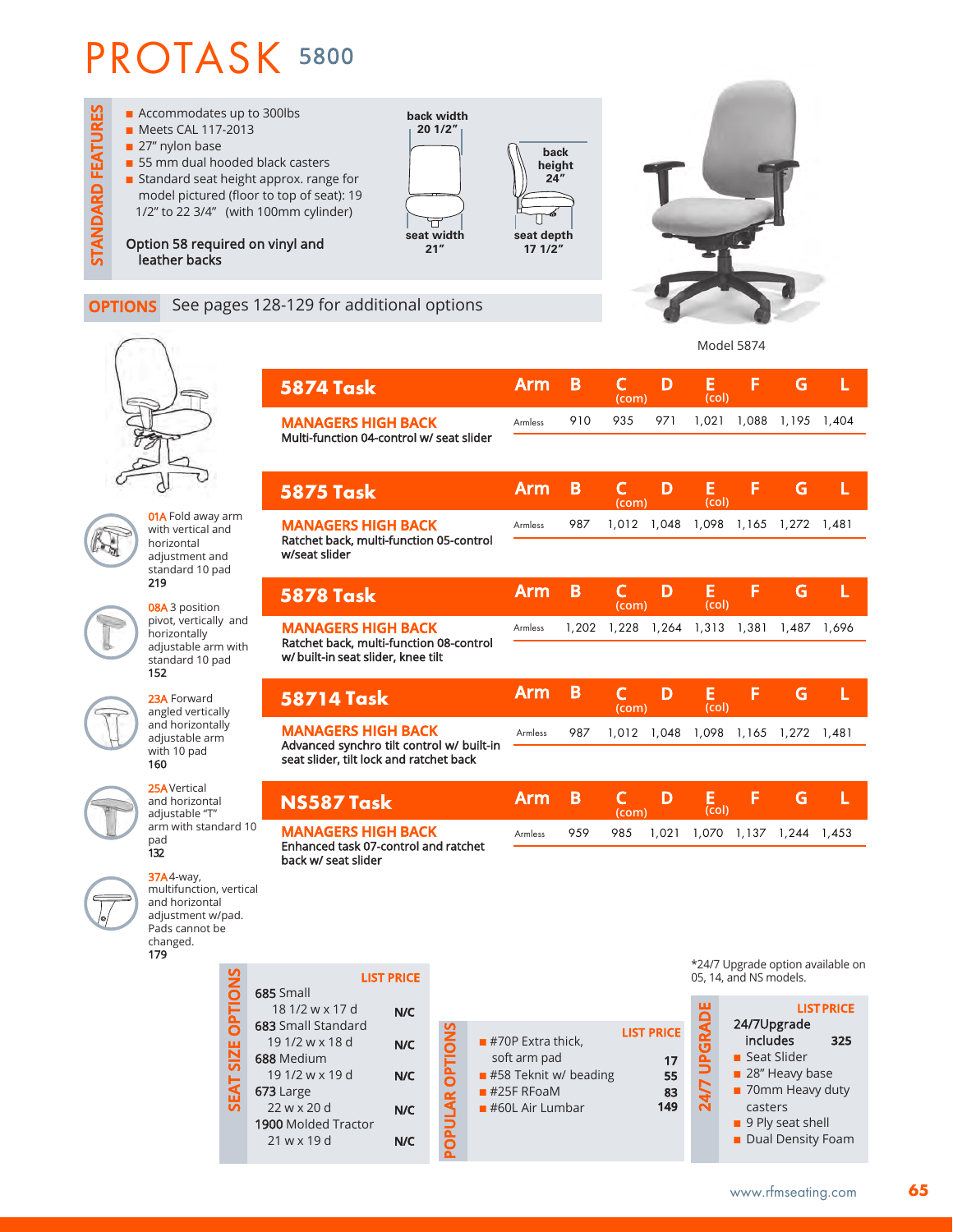

### **OPTIONS** See pages 128-129 for additional options

#### Note: please specify stool kit 37200 or 37270

**5823-37200 Stool MEDIUM BACK PETITE STOOL** Tri-action 03-control **58233-37200 Stool MEDIUM BACK PETITE STOOL** Ratchet back, tri-action 33-control Armless Armless **Arm B C D E F G L (com) Arm B C D E F G L (com) (col) (col)** 934 959 996 1,045 1,112 1,219 1,428 1,011 1,036 1,073 1,122 1,189 1,296 1,505

Model 5823



#### Note: please specify stool kit 37200 or 37270 Note: a state of the state of the state of the Model 58433